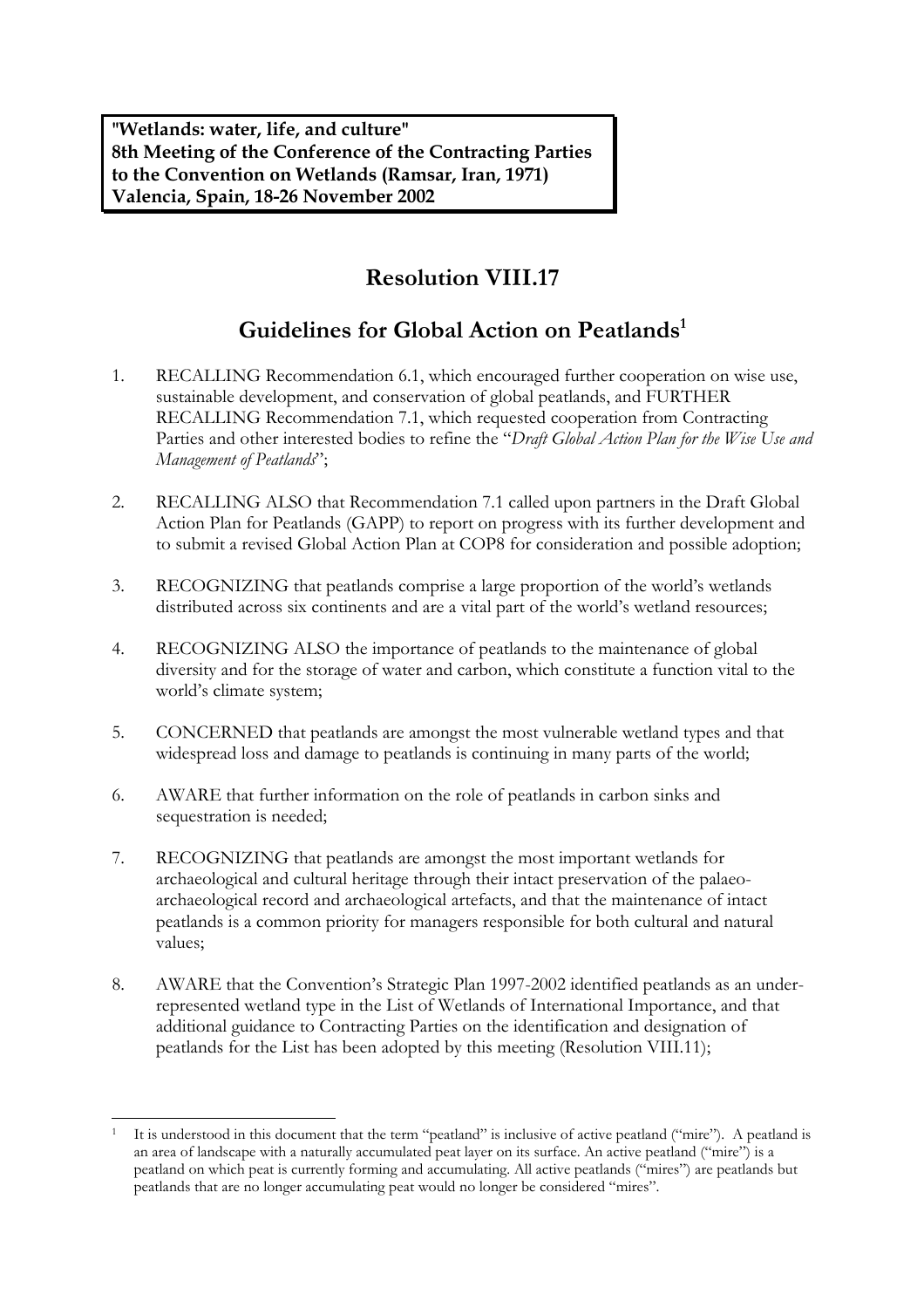- 9. AWARE ALSO that the Convention's Strategic Plan 2003-2008 adopted by this meeting places special emphasis on the conservation and wise use of peatlands for priority action by Contracting Parties and others; and
- 10. NOTING that Wetlands International, the Netherlands Committee for the World Conservation Union (IUCN), the International Mire Conservation Group (IMCG), the International Peat Society (IPS), Green World Research (ALTERRA), and the International Commission for Irrigation and Drainage (ICID) are collaborating to implement the Global Peatland Initiative (GPI), designed to support countries in implementing wise use of their peatlands, and also to undertake global actions concerning, *inter alia,* baseline inventory, further guidance, and awareness-raising;

THE CONFERENCE OF THE CONTRACTING PARTIES

- 11. ADOPTS the *Guidelines for Global Action on Peatlands* as annexed to this Resolution and ENCOURAGES Contracting Parties, within their capacities, to implement these guidelines;
- 12. URGES Contracting Parties, International Organization Partners and other interested bodies to take steps as soon as possible to improve awareness and understanding of the functions and values of the world's peatlands, and to support activities in progress;
- 13. ENCOURAGES Contracting Parties to give priority to the review of national laws, policies and incentives and to develop further national strategies for the wise use, conservation and management of peatlands;
- 14. CALLS ON Contracting Parties also to give priority to supporting the inventory and evaluation of peatlands of all types and, as appropriate, to designate further peatlands within their territories for inclusion in the List of Wetlands of International Importance;
- 15. REQUESTS Contracting Parties to include information on the status and trends of their peatland resources in their National Reports prepared for the meetings of the Conference of the Parties to this and other conventions, as appropriate;
- 16. ENCOURAGES Contracting Parties to include peatlands as a theme in their implementation of national action plans for education and public awareness through the Convention's Outreach Programme;
- 17. URGES Contracting Parties in their management planning for peatland Ramsar sites and other wetlands, in implementation of the *New Guidelines for management planning for Ramsar sites and other wetlands*, adopted by Resolution VIII.14, to include consideration, as appropriate, of the importance of the archaeological and cultural heritage features of peatlands;
- 18. REQUESTS the Ramsar Bureau, working with interested Contracting Parties, the Scientific and Technical Review Panel (STRP), the International Mire Conservation Group, the International Peat Society, the Convention's International Organization Partners, and other non-governmental organizations, the private sector and other bodies, to establish a Coordinating Committee for Global Action on Peatlands, and ALSO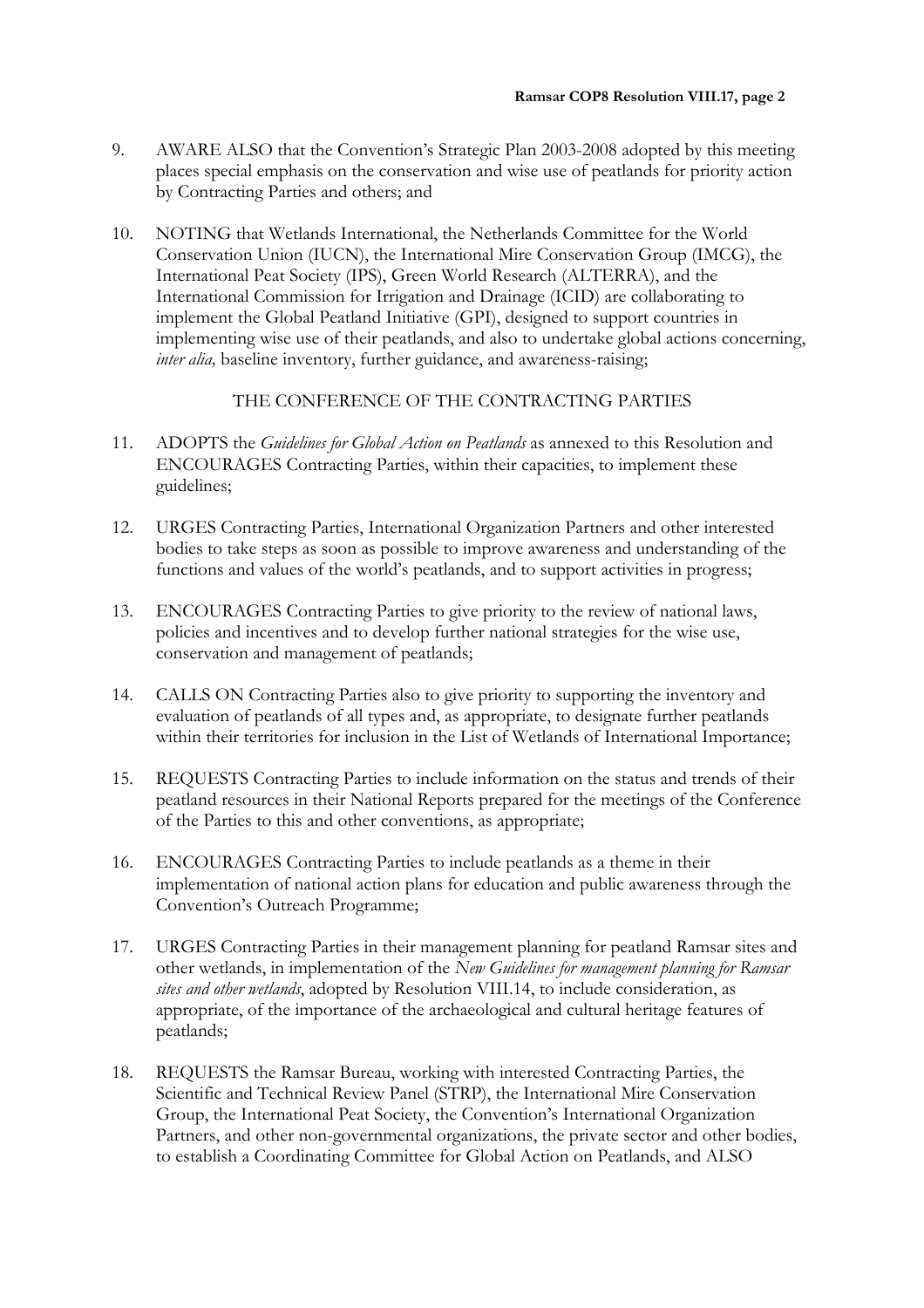REQUESTS this Coordinating Committee, once established, to prepare an implementation plan for global action on peatlands;

- 19. CONGRATULATES collaborating organizations for their development of the Global Peatland Initiative, which will support the implementation of actions called for in the *Guidelines for Global Action on Peatlands*; REQUESTS this partnership to participate in the Coordinating Committee for Global Action on Peatlands; and THANKS the Government of The Netherlands for its financial support for this Initiative;
- 20. ENCOURAGES Contracting Parties and others to identify and make available sources of funds in order that the activities identified in this implementation plan can be undertaken; and
- 21. REQUESTS that a report on the progress in implementing these Guidelines, including recommendations on future priorities, by submitted to Ramsar COP9.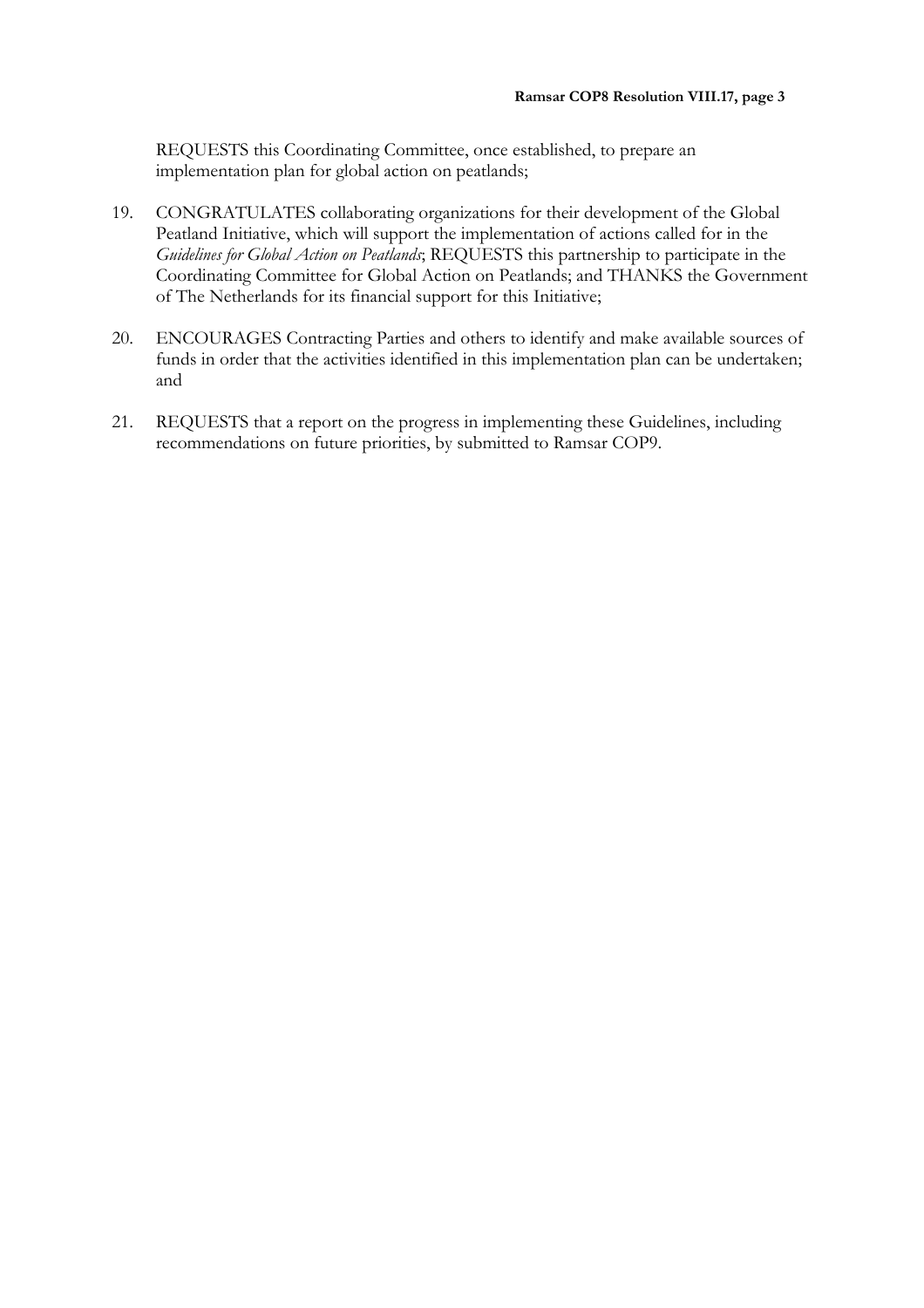**Ramsar COP8 Resolution VIII.17, page 4**

[intentionally blank]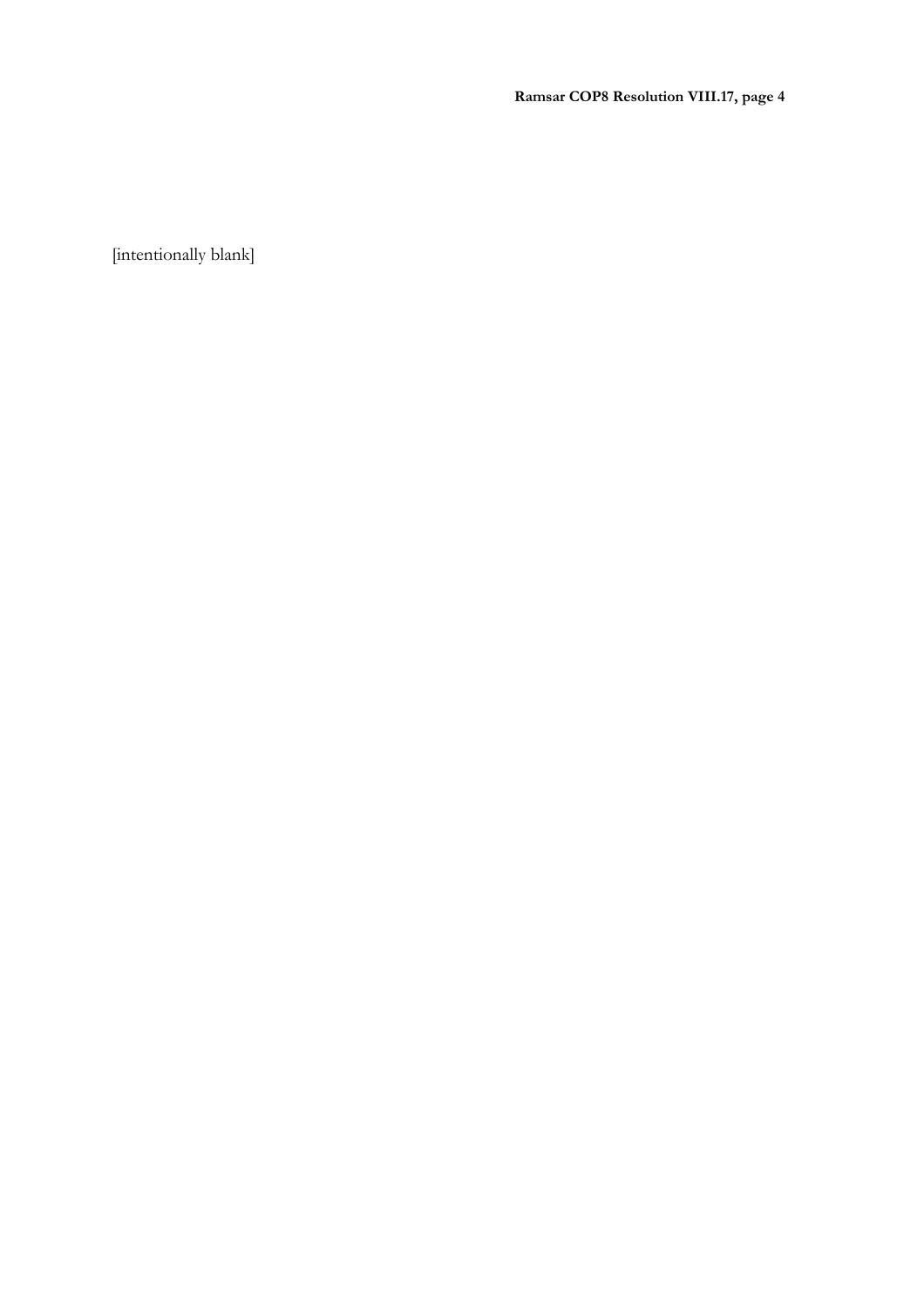## **Annex**

## **Guidelines for Global Action on Peatlands (GAP)**

#### **Peatlands and the Ramsar Convention**

- 1. Peat is dead and partially decomposed plant remains that have accumulated *in situ* under waterlogged conditions. Peatlands are landscapes with a peat deposit that may currently support a vegetation that is peat-forming, may not, or may lack vegetation entirely. The presence of peat or vegetation capable of forming peat is the key characteristic of peatlands.
- 2. In recent years peatlands have become increasingly recognized as a vital part of the world's wetland resources. Approximately half of the world's wetlands, spread across six continents, are peatlands such as bogs, fens, swamp forests and converted peatlands. They are found in all biomes, particularly the boreal, temperate and tropical areas of the planet.
- 3. Peatlands are recognized throughout the world as a vital economic and ecological resource, though until recently they have received little attention from the international conservation community. Peatlands are ecosystems contributing to biological diversity, the global water cycle, global carbon storage relevant to climate change, and other wetland functions valuable to human communities.
- 4. Peatlands, especially active peatlands that are accumulating peat, are irreplaceable palaeoenvironmental archives from which to reconstruct past landscape change and previous climates, and determine human impact upon the environment.
- 5. There is a wide range of threats to peatlands that require urgent national and/or international action. The opportunities for wise use, conservation and management (hereafter referred to as 'wise use') of the world's peatland assets are constrained not only by limited scientific and technical information but also by the effects of economic, sociocultural, and environmental factors. Contracting Parties and partners need to evaluate the significance of these constraints at various scales and within appropriate national frameworks. For example, peatlands in the high Andes of South America are modified by overgrazing, drainage for agriculture, trade in dry peat, and changes in the natural water courses for human use.
- 6. Peatlands have a wide international significance and their wise use is relevant to the implementation of the Ramsar Convention, the United Nations Framework Convention on Climate Change (UNFCCC), the Convention on Biological Diversity (CBD), and other international instruments and agreements.
- 7. Peatlands play a special role in conserving global biodiversity because they are the refugia of some of the rarest and most unusual species of wetland-dependent flora and fauna. The CBD-Ramsar Joint Work Plan provides the opportunity to highlight the global contribution of peatlands to biodiversity.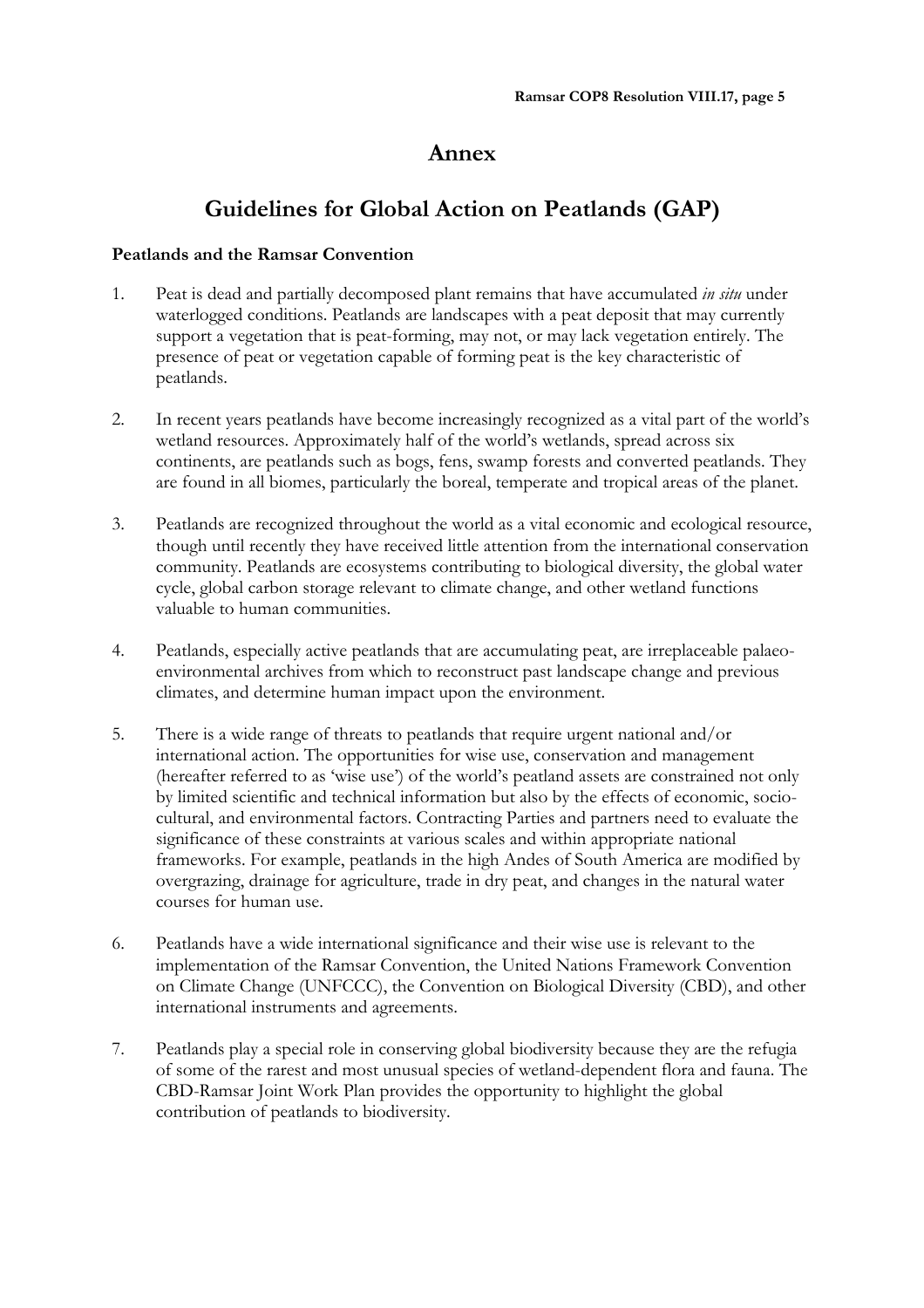- 8. Peatlands globally have been identified as a major storehouse of the world's carbon, exceeding that of forests. Peatlands that are actively accumulating organic matter are carbon sinks. Both aspects are worthy of attention by the UNFCCC.
- 9. It is recognized that the ecosystem approach, underpinned by the Malawi Principles and adopted as a framework for implementation of the CBD, also provides a valuable approach for implementation of these *Guidelines for Global Action on Peatlands (GAP).* This would be consistent with Decision IV/15 at COP4 of the CBD and Resolution VII.15 of Ramsar COP7 referring to the use of an ecosystem approach.
- 10. In addition to their significance for biodiversity, in many parts of the world peatlands are the predominant wetland type for cultural heritage, notably through their capacity to preserve archaeological remains and the palaeobiological record under waterlogged and deoxygenated conditions. This has been recognized by the European Archaeological Council's 2001 Strategy and Statement of Intent for the Heritage Management of Wetlands, which drew attention to the importance of the wise use of wetlands and the Ramsar Convention for the preservation of these cultural features, and argued that there is much common ground in the wetland biodiversity and cultural heritage management of peatlands.
- 11. Ramsar Contracting Parties have recognized the global significance of peatlands through Recommendation 6.1 which called for further cooperation on the conservation of global peatlands. These *Guidelines for Global Action on Peatlands* have been developed from the draft Global Action Plan for the Wise Use and Management of Peatlands endorsed by Ramsar Recommendation 7.1. In line with Recommendation 7.1, the guidelines have been further developed through the work of the Convention's International Organization Partners, international peatland conservation organizations, notably the International Peat Society (IPS) and the International Mire Conservation Group (IMCG), and interested Contracting Parties, assisted and evaluated by the Convention's Scientific and Technical Review Panel (STRP) and its expert Working Group on Peatlands.
- 12. These Guidelines recommend a series of priority approaches and activities for global action on the wise use and management of peatlands under seven themes:
	- A. Knowledge of global resources
	- B. Education and public awareness on peatlands
	- C. Policy and legislative instruments
	- D. Wise use of peatlands
	- E. Research networks, regional centres of expertise, and institutional capacity
	- F. International cooperation
	- G. Implementation and support
- 13. The guidelines form the basis for the development of a global action plan for peatlands by Ramsar Contracting Parties, the Convention's bodies, and International Organization Partners and other organizations working to address peatland issues, so as to implement Operational Objective 3.2 of the Ramsar Strategic Plan 2003-2008.
- 14. The overall aim of the guidelines and their implementation is to achieve recognition of the importance of peatlands to the maintenance of global biodiversity and the storage of the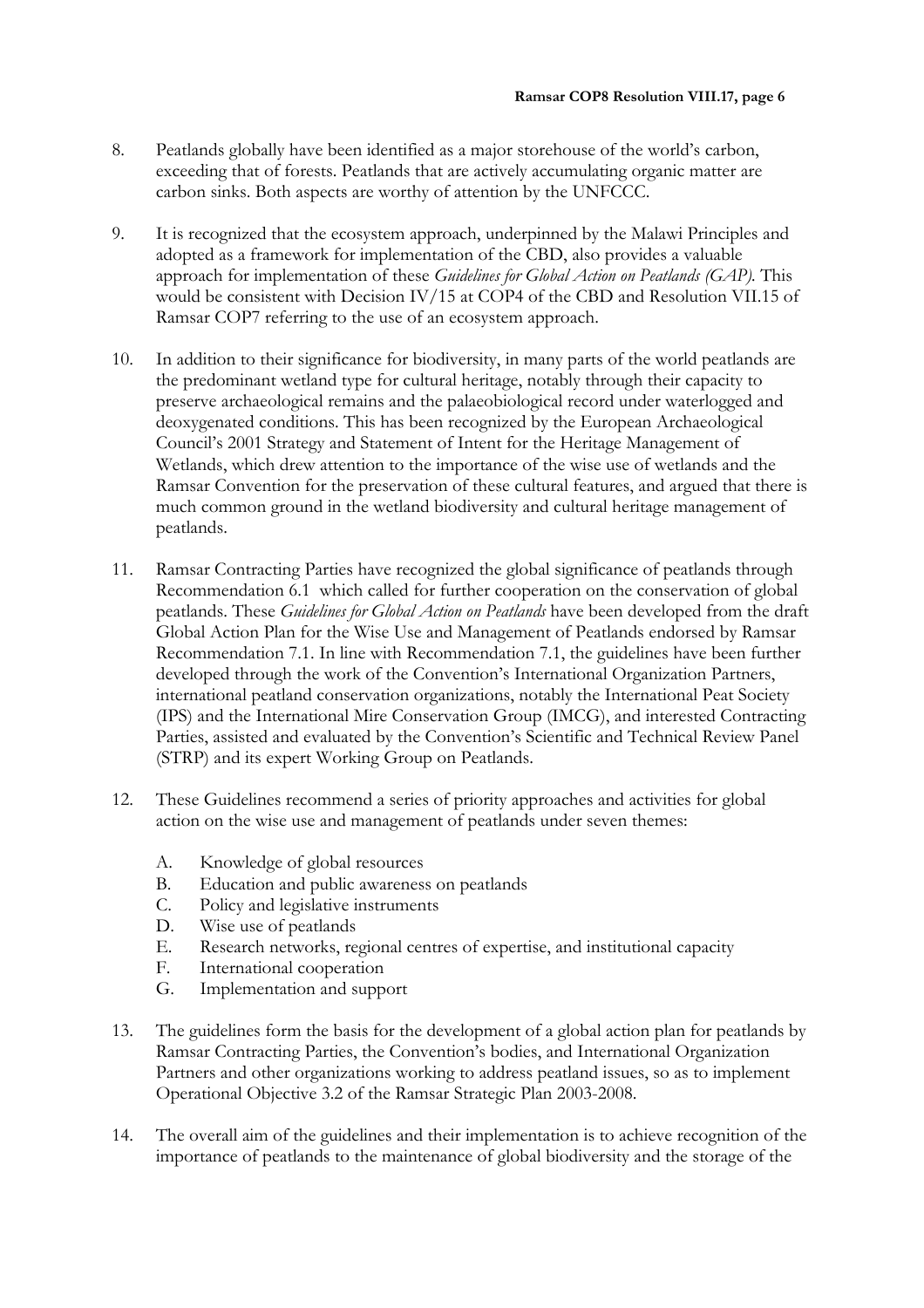water and carbon that is vital to the world's climate system, and to promote their wise use, conservation and management for the benefit of people and the environment.

- 15. Taken together the guidelines provide:
	- a) a framework for national, regional and international initiatives to promote the development of strategies for peatland wise use, conservation, and management;
	- b) guidance on mechanisms to foster national, regional and international partnerships of government, the private sector, and non-government agencies to fund and implement actions in support of such strategies; and
	- c) approaches to facilitate adoption and support for implementation of global action on peatlands through the Ramsar Convention, the CBD, the UNFCCC, and other appropriate national, regional or international instruments.

#### **A. Knowledge of global resources**

#### **Development and application of standardized terminology and classification systems**

16. Many classification systems for peatlands have been developed in different parts of the world, and there is a range of different terminologies that have been developed to define peatlands and peatland processes. When seeking to describe the character, extent and status of peatland resources worldwide, an essential step is to seek to compare and harmonize terminologies and classifications as the basis for achieving a globally consistent view of these resources.

#### **Guidelines for action**

- A1. In order to review and standardize peatland terminology and classification systems, the Ramsar Convention is encouraged to establish a Working Group on Peatland Terminology, Classification and Biogeography, involving peatland conservation organizations, Contracting Parties, and other interested bodies.
- A2. Regional and international workshops and symposia should be convened by the Working Group to review and build consensus on terminologies, classifications, and biogeography.
- A3. To assist Contracting Parties and others in compiling information on peatland resources, the Working Group should develop and publish a *Glossary of Peatland Terms.*
- A4. The Convention should review the Ramsar Classification System for Wetland Types with regard to peatlands in the light of the Working Group's report on standardized terminology and classification systems.

#### **Establishing a global database of peatlands**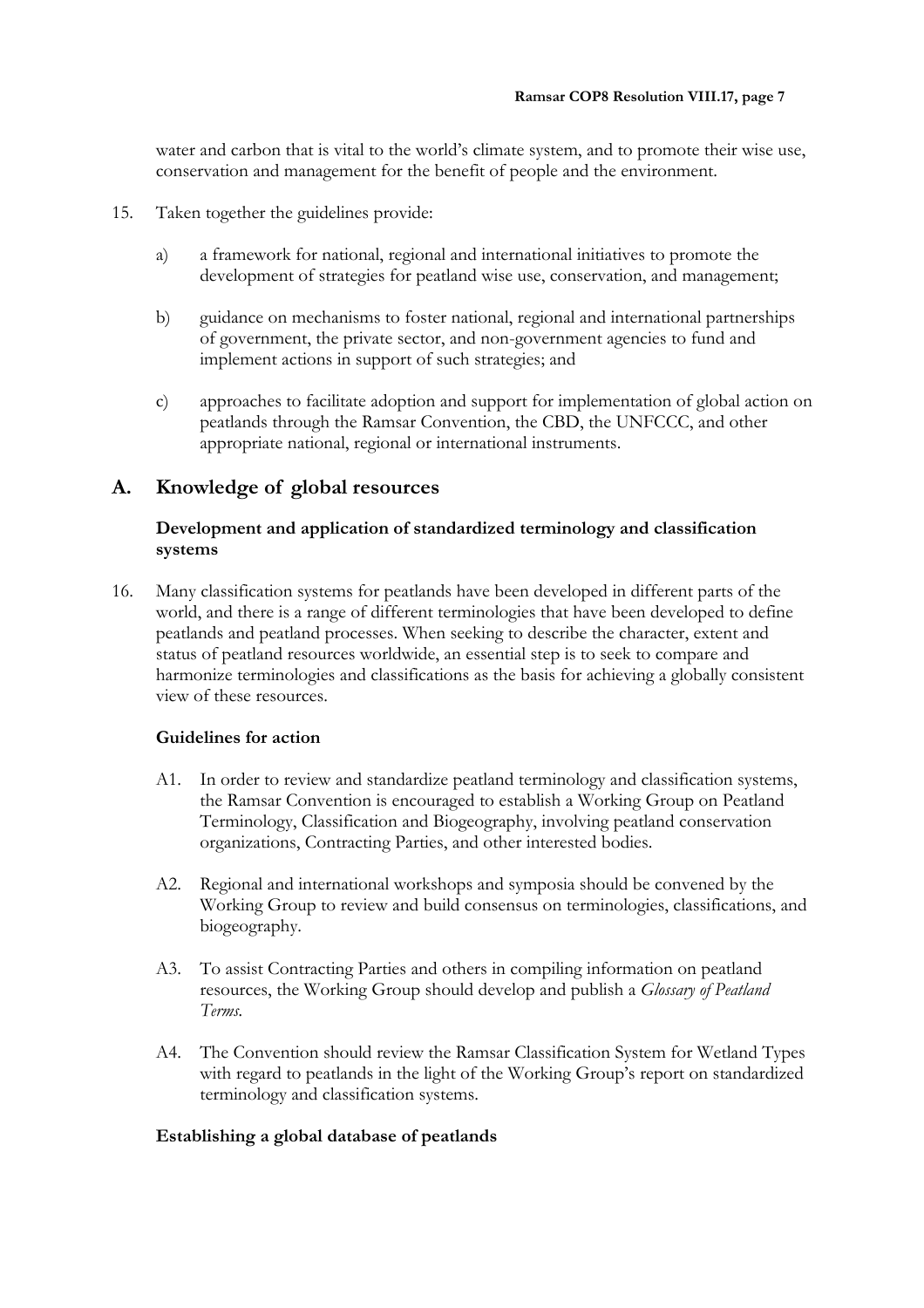- 17. Inventory and assessment information on peatlands varies from country to country. It is generally patchy, inconsistent, and often difficult to access for those needing to use this vital baseline material for ensuring the wise use of their peatlands. This hinders the recognition of the importance of the peatland resource, its values and functions, and the application by Contracting Parties of measures to ensure the wise use of their peatlands, including the identification and designation of peatlands as Wetlands of International Importance.
- 18. Ramsar Resolution VII.20 on priorities for wetland inventory urged Contracting Parties to give highest priority to undertaking inventory activities for those wetland types identified as at greatest risk or with poorest information in the *Global Review of Wetland Resources and Priorities for Wetland Inventory* (GroWI) report. The GRoWI report identified peatlands as a priority wetland type noting, in particular, that they are threatened by drainage for agriculture and afforestation in Europe, Asia and North America despite their importance as a global carbon sink and economic resource. Peatlands are poorly known in tropical regions such as Southeast Asia.

#### **Guidelines for action**

- A5. In order to emphasize the importance of the peatland resource, and to provide the baseline information necessary to assist Contracting Parties and others in their delivery of Global Action for Peatlands, a global database of peatlands should be established and made widely accessible to Contracting Parties and others. The database should be compiled in the first instance from sources of existing information, brought into line with the agreed standardized terminology and classification systems for peatlands, and should include baseline information on the distribution, size, quality, ecological characteristics and biological diversity of the resource.
- A6. Contracting Parties, based on national capacity, are urged to provide national information on carbon stored in their peatlands for incorporation in this database.
- A7. Contracting Parties, through their National Reports, should report to each Conference of the Parties on their progress in contributing information to the global peatlands database.
- A8. The data and information compiled in the global peatlands database should be made available to, and used by, Wetlands International in its role of advising the Convention on the application of the *Strategic Framework and guidelines for the future development of the List of Wetlands of International Importance*. This advice should be designed to assist Contracting Parties in their identification and designation of peatlands as Ramsar sites, noting that peatlands have been identified by the Convention as under-represented in the Ramsar List and urged as a priority for future designations. To assist in such further designations, the database should include information on the biogeography of peatlands.

#### **Detecting changes and trends in the quantity and quality of the peatland resource**

19. Since peatlands have been recognized by the Convention as a particularly threatened wetland type, priority should be given to monitoring changes in their status and trends so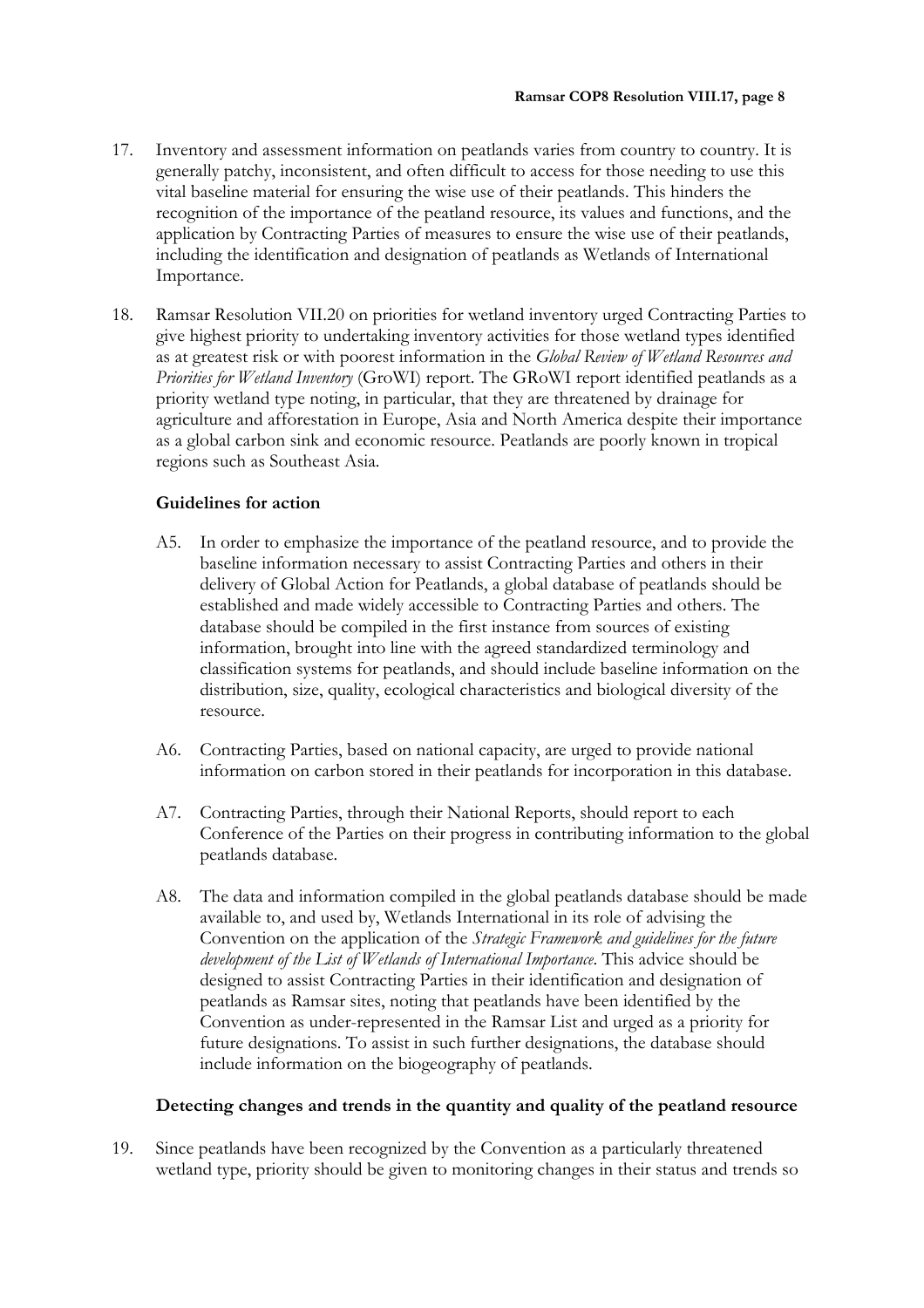as to assist Contracting Parties in taking the necessary actions to safeguard their wise use. In addition to on-the-ground assessment and monitoring, modern earth observation remote sensing techniques offer considerable potential for such appraisals over large geographical scales, using a variety of techniques.

#### **Guidelines for action**

- A9. A standardized monitoring system should be established for use by Contracting Parties in determining the status of, and detecting change in, their peatland resource.
- A10. Reporting the status and trends in national peatland condition should form an element of the triennial National Reports prepared by Contracting Parties for each Ramsar COP. Such information should be also made available by Contracting Parties for inclusion in the global peatlands database.
- A11. Opportunities for developing remote sensing tools and analyses to assess large-scale status and trends in peatland quality and quantity should be explored with earth observation organizations and agencies, as well as others expert in this field.
- A12. Based on the information provided on the status and trends in the peatland resource in National Reports, and the information available in the global peatlands database, regular summary reports of the status and trends of the global peatlands resource should be prepared for consideration by Contracting Parties.

### **B. Education and public awareness on peatlands**

20. In order to ensure that the importance of peatlands as a global wetland biodiversity resource is fully understood, it is important to develop and implement environmental education, training and public awareness programmes focusing on peatlands. The Ramsar Convention's Communication, Education, and Public Awareness Programme (Resolution VIII.31) provides a comprehensive framework for the development and enhancement of wetlands education and public awareness through which peatland education and public awareness can be delivered.

- B1. National or sub-national agencies responsible for environmental education should incorporate peatlands as an environmental theme in education programmes targeted at formal, continuing and outreach education, business and industry, as an important element of their implementation of the Ramsar Convention's Communication, Education, and Public Awareness Programme.
- B2. Teaching, learning and training resources on peatlands should be developed and promoted, which should explore the associated values of peatlands as well. The materials developed should include a broad base of understanding, experience and skills, with contributions from local communities, women and indigenous people, particularly in areas where peatlands form a significant component of the landscape and culture.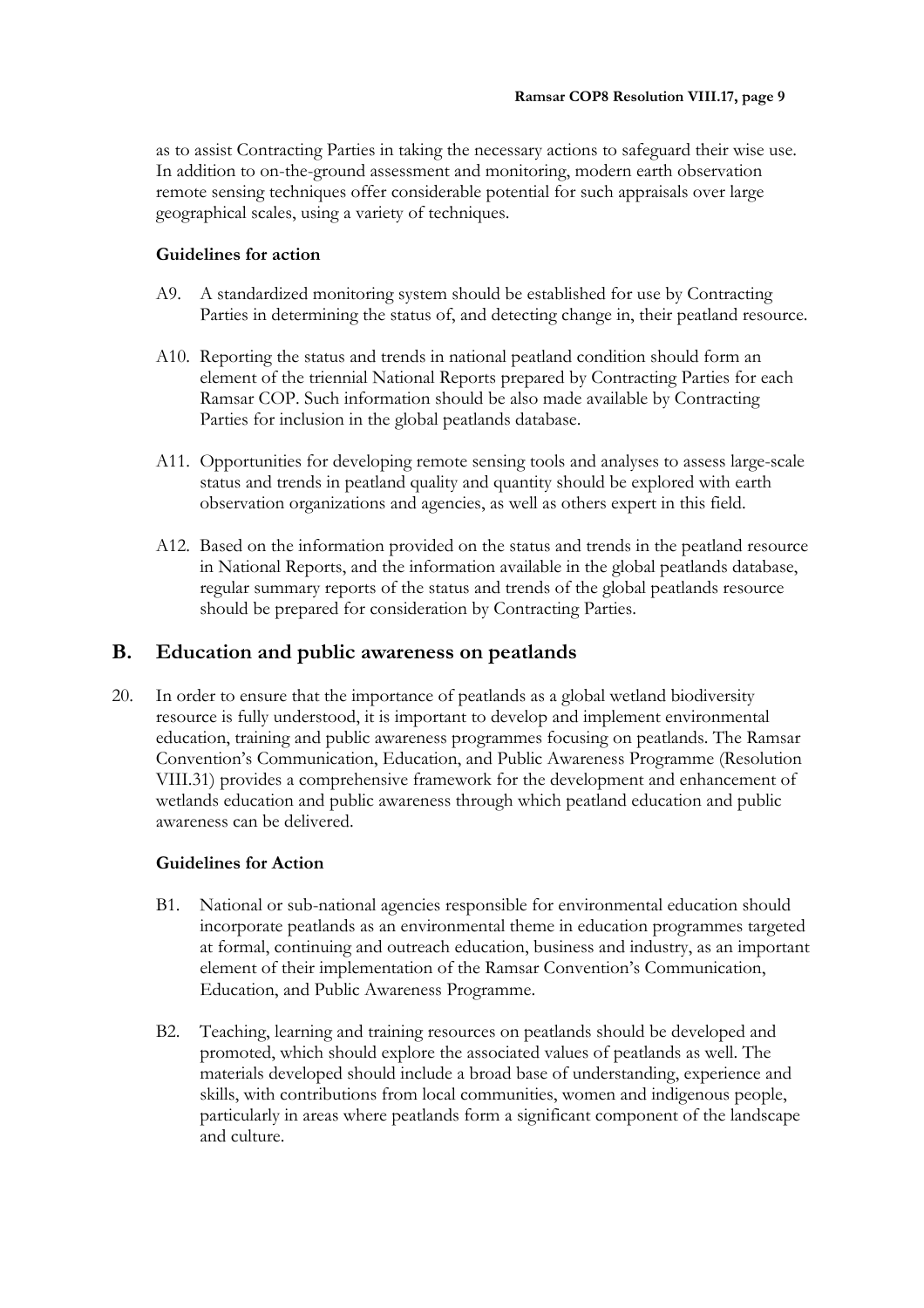- B3. Programmes focusing on peatlands should be developed and promoted for professional and in-service training of wetland planners and managers, at both practitioner and trainer levels, including through the development of training modules in the Ramsar Wetland Training Service, once established.
- B4. Citizens should be provided with information and educational materials that will enable them to make informed choices concerning lifestyle and consumer behavior compatible with the wise use of peatlands.

## **C. Policy and legislative instruments**

- 21. Ramsar Resolution VII.7 provides guidelines for reviewing laws and institutions to promote the conservation and wise use of wetlands (Ramsar Handbook no. 3). These guidelines are designed to assist Contracting Parties in ensuring that they have in place the appropriate legal and institutional framework for effective delivery of their commitments under the Ramsar Convention for the wise use of wetlands (which include, *inter alia,* peatlands), and that other sectoral measures, for example water management mechanisms and legislation, are harmonized and consistent with their wise use objectives.
- 22. Contracting Parties have recognized that peatlands are an under-represented wetland type in the Ramsar List of Wetlands of International Importance and have afforded priority to the designation of peatlands as Ramsar sites. To assist Contracting Parties in the identification and designation of such sites, COP8 has adopted additional guidance on their designation (Resolution VIII.11).

- C1. Contracting Parties should review their present frameworks of national policies, laws and incentive programmes relevant to peatlands utilizing the Ramsar *Guidelines for reviewing laws and institutions to promote the conservation and wise use of wetlands* (Ramsar Handbook no. 3) so as to identify the main barriers to, and opportunities for, making wise use of peatlands more effective. These measures should be strengthened where peatlands are at significant risk owing to resource development or other pressures.
- C2. Contracting Parties should endeavour to ensure that national legislation and policies relating to peatlands are compatible with other international commitments and obligations.
- C3. Contracting Parties should ensure that the particular importance and requirements of peatland wise use are fully incorporated into national wetland and biodiversity strategies and plans and land use planning instruments, and that national wetland policies developed in line with the guidelines adopted by Ramsar Resolution VII.6 (Ramsar Handbook no. 2) fully incorporate the implementation of the wise use of peatlands.
- C4. Reviews of national networks of peatland protected areas should be undertaken. Where there is a currently incomplete network of peatland sites within a national system of protected areas, as appropriate, the number of peatland reserves, parks or other types of protected peatlands should be increased.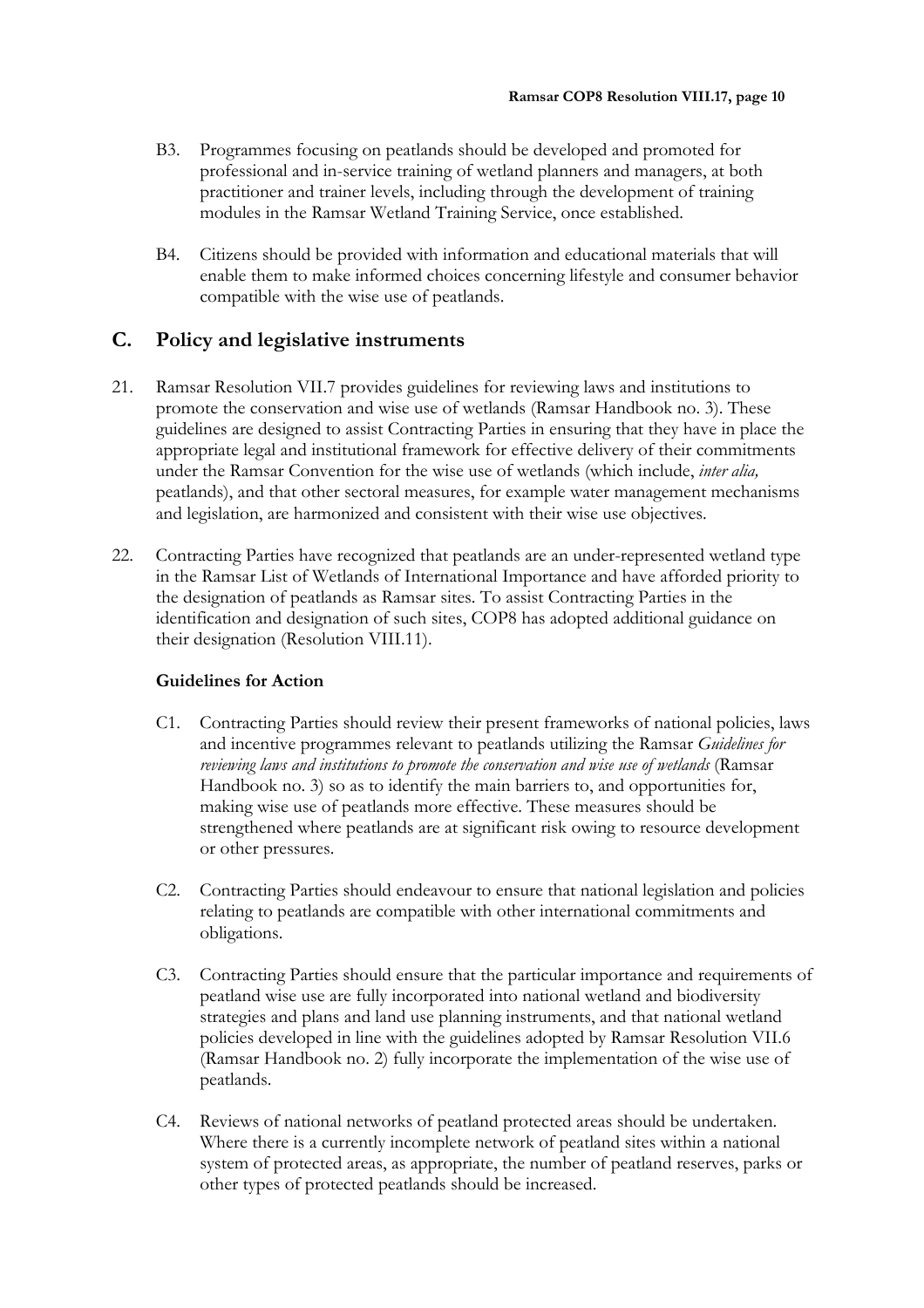- C5. The conservation of nationally, regionally and globally important and representative peatland types should be further secured through the expansion of the global network of Ramsar sites, applying the *Guidance for identifying and designating peatlands,* wet grasslands, mangroves and coral reefs as *Wetlands of International Importance* adopted by COP8 (Resolution VIII.11).
- C6. Contracting Parties should, in line with Resolution VII.17, establish policies to implement peatland restoration and rehabilitation, where appropriate seeking the assistance of countries, and the private sector, with knowledge in these fields, utilizing the *Principles and guidelines for wetland restoration* adopted by COP8 (Resolution VIII.16).

## **D. Wise use of peatlands**

- 23. The wise use management of peatlands, including restoration and rehabilitation, should be treated as a priority by all Contracting Parties that have peatland resources within their territory. In order to assist Contracting Parties and all other bodies and organizations involved in peatland management and exploitation in ensuring that peatlands are used wisely, global guidelines for peatland wise use and management are being developed by a consortium of peatland organizations, including the International Peat Society (IPS) and the International Mire Conservation Group (IMCG). Such wise use and management guidelines are recommended as a source of further information and expertise for ensuring sustainable peatland management.
- 24. Given that the biogeography of peatlands is often regional in nature, Contracting Parties and others should consider the need for management guidelines and action plans that can be developed and implemented at appropriate regional as well as national scales and also, where appropriate, at the scale of whole catchment basins, in line with the *Guidelines for integrating wetland conservation and wise use into river basin management* (Ramsar Handbook no. 4). Such implementation may be facilitated by the establishment of regional centres of expertise (see Guideline E4 below).

- D1. Peatland wise use principles should be applied through the acquisition of information on the effectiveness of various socio-economic incentive measures and by enabling instruments to facilitate the equitable sharing of the costs and benefits of different management options.
- D2. Best management practices and peatland restoration should be promoted by Contracting Parties as an important input to Ramsar principles and other international conventions such as CBD and UNFCCC.
- D3. In developing their strategies and policies for the wise use of peatlands, and in particular their management planning for Ramsar sites and other wetlands, Contracting Parties should ensure that the cultural heritage significance of peatlands is fully taken into account, and should work closely with their counterpart heritage management agencies and bodies to achieve this.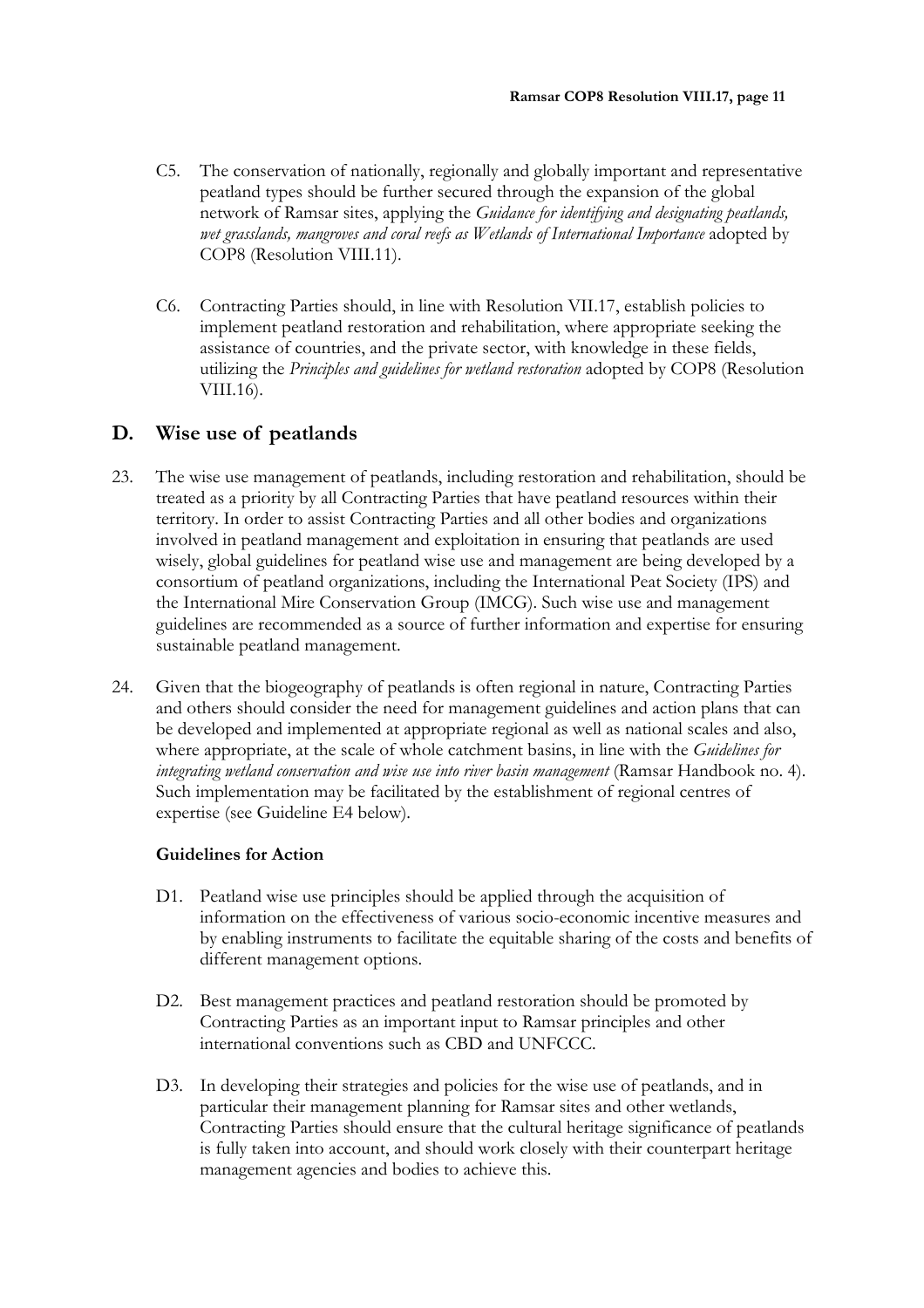- D4. The development of local and community-based peatland wise use initiatives and actions should be fostered through land use planning programmes, with the support of the development assistance agencies, particularly those programmes affecting, and to be implemented by, women, indigenous people, and local communities, utilizing the Ramsar *Guidelines for establishing and strengthening local communities' and indigenous peoples' participation in the management of wetlands* (Ramsar Handbook no. 5).
- D5. Measures should be undertaken to restore peatland functions in those systems that have been degraded through human activity, drawing on experience and best management practices from different regions.

## **E. Research networks, regional centres of expertise, and institutional capacity**

- 25. In order to improve implementation of the wise use of peatlands, it is necessary for countries to review and ensure that they have in place the necessary institutional capacity. It is also necessary to provide peatland managers and those responsible for policy related to the wise use and exploitation of peatlands with improved access to information and training facilities, in order to enhance their capacity.
- 26. The Ramsar Wetland Training Service being established by Wetlands International will provide a mechanism for developing training in peatland management and wise use, so as to support the priority afforded to peatlands under the Convention as a globally threatened wetland type that is under-represented in the Ramsar List of Wetlands of International Importance.

- E1. Networks for research and programme cooperation should be established, involving research institutes and other peatland scientific organizations so as to share knowledge and information and improve understanding of the biodiversity, ecological character, values, and functions of the world's peatlands.
- E2. Research institutes and other peatland scientific organizations should seek opportunities for the development of cooperative scientific and management studies to fill the identified gaps in the knowledge required to implement peatland wise use. The GAP Coordinating Committee (see Guideline G1 below) should assist in this process by reviewing and identifying such gaps.
- E3. Opportunities should be sought for cooperative research to further elucidate the role of peatlands in mitigating the impacts of global climate change, in line with the gaps in knowledge identified by the comprehensive review of "Wetlands and climate change: impacts and mitigation" submitted to Ramsar COP8.
- E4. The creation of Regional Centres of Expertise in the wise use and management of peatlands should be promoted for training and the transfer of knowledge in order to assist developing countries and those with economies in transition to increase their capacity for implementation of wise use of peatlands.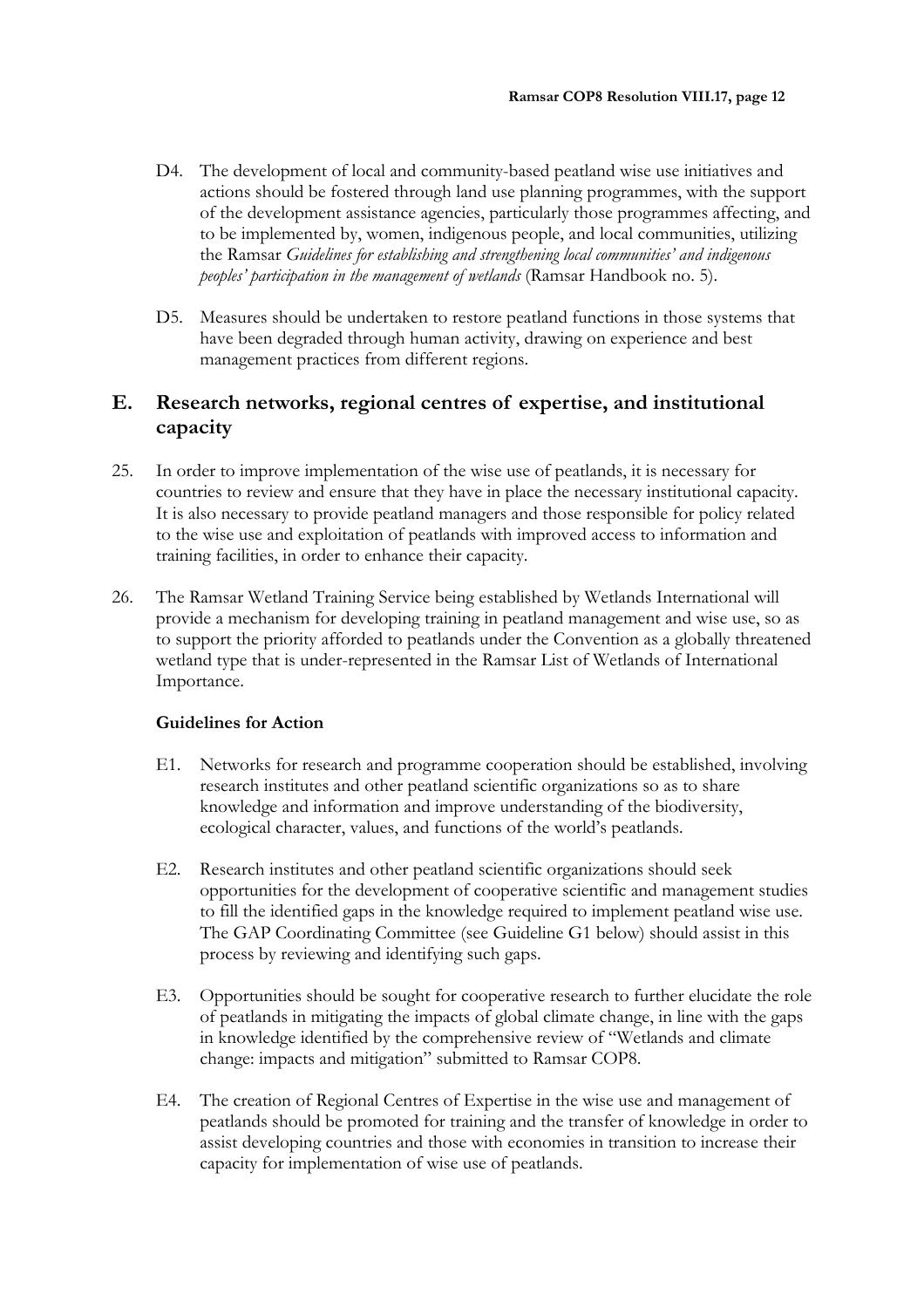- E5. Peatlands suitable for restoration and rehabilitation should be identified following the procedures outlined in the *Principles and guidelines on wetland restoration* adopted by Ramsar COP8 (Resolution VIII.16), and research and transfer of technologies for peatland management and the restoration and rehabilitation of appropriate peatlands should be facilitated, particularly for local community use in developing countries and countries with economies in transition.
- E6. Contracting Parties should encourage the establishment and activities of national and local organizations with expertise in peatland management.
- E7. Research into, and development of, appropriate sustainable alternatives to peat in, for example, horticultural use, should be encouraged.

## **F. International cooperation**

- 27. Peatlands are a widely distributed wetland resource worldwide, with many extensive systems crossing geopolitical boundaries. There is much to be gained by Contracting Parties and others sharing their knowledge and expertise in the wise use and sustainable management of this key component of the world's wetlands through international cooperation, in line with the *Guidelines for international cooperation under the Ramsar Convention on Wetlands* (Ramsar Handbook no. 9).
- 28. Furthermore, efforts towards the wise use of peatlands can contribute to the delivery of not only the Ramsar Convention but other multilateral environmental agreements, including the CBD, in particular its programme of work on the biological diversity of inland waters, and the UNFCCC.

#### **Guidelines for Action**

- F1. Peatland wise use and management issues should be fully addressed in the discussions and resolutions prepared for the meetings of the Conference of the Parties and subsidiary bodies of the Ramsar Convention. These issues should also be taken into account, where appropriate, in other multilateral environmental agreements, notably CBD and UNFCCC, including consideration of joint action plans on peatlands.
- F2. International cooperation between Contracting Parties and others for global actions developed to address peatland issues should be coordinated in cooperation with peatland stakeholders and other interested parties (see also guideline G1 below).
- 29. Implementation of Guidelines for Action E1-E5 above concerning cooperative action on research and technology transfer for peatland wise use also contributes to the delivery of international cooperation on peatland wise use.

## **G. Implementation and support**

30. In order to assist and coordinate between Contracting Parties, the bodies of the Convention, specialist peatland organizations and others in developing actions for the implementation of these *Guidelines for Global Action on Peatlands*, it will be necessary to establish communication and coordination mechanisms, and for these to review regularly